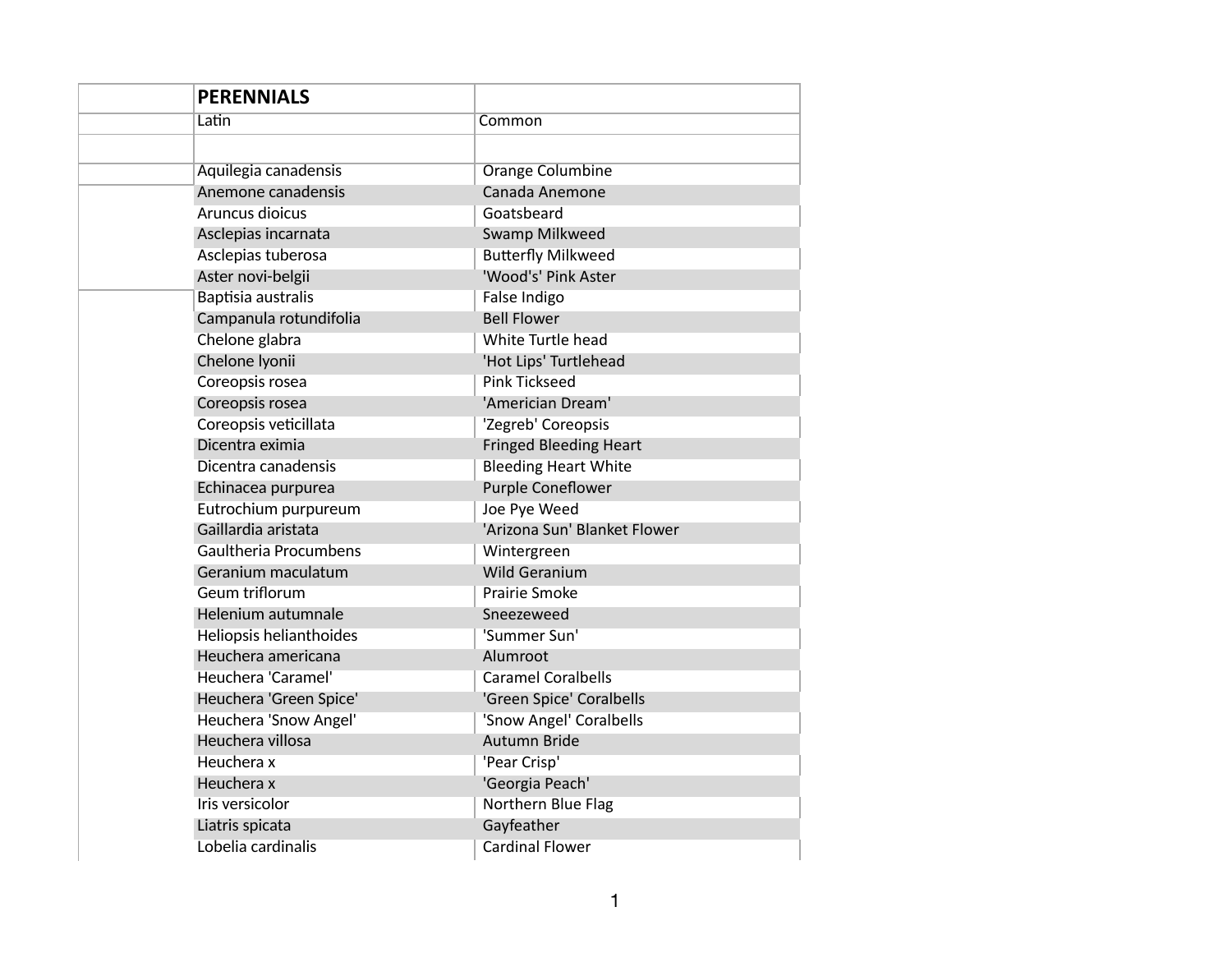| Lobelia siphilitica          | <b>Blue Lobelia</b>            |
|------------------------------|--------------------------------|
| Magnus Purpurea              | <b>Purple Coneflower</b>       |
| Monarda didyma               | 'Jacob Cline' Beebalm          |
| Monarda didyma               | 'Fire Bal' Beebalm             |
| Monarda didyma               | 'Raspberry Wine' Beebalm       |
| Monarda fistulosa            | 'Claire Grace' Bergamot        |
| Penstemon digitalis          | 'Husker Red'                   |
| Penstemon digitalis          | <b>Beard Tounge</b>            |
| Phlox divaricata             | Sweet William 'Blue Moon'      |
| Phlox paniculata             | <b>Tall Phlox</b>              |
| Pholx subulata               | 'Emerald Blue' Creeping Phlox  |
| Phlox stolonifera            | <b>Woodland Phlox</b>          |
| Physostegia virginiana       | 'Miss Mannors'                 |
| Physostegia virginiana       | 'Vivid' Obedient Plant         |
| Physotegia virginiana        | 'Crystal Peak'                 |
| Polemonium reptans           | 'Touch of Class' Jacobs Ladder |
| Polemonium reptans           | Stairway to Heaven             |
| Rudbeckia laciniata          | <b>Cutleaf Coneflower</b>      |
| Rudbeckia 'Goldstrum'        | 'Goldstrum' Black Eyed Susan   |
| Rudbeckia laciniata          | 'Autumn sun'                   |
| Sanguinaria canadensis       | Bloodroot                      |
| Scutellaria ovata            | <b>Heart Shaped Skullcap</b>   |
| Schizachyrium scoparium      | Little Blue Stem               |
| Sisyrinchium angustifolium   | <b>Blue Eyed Grass</b>         |
| Symphyotrichum novae-angliae | New England Aster              |
| Symphyotrichum novi-belgii   | <b>New York Aster</b>          |
| Tiarella cordifolia          | Foam Flower                    |
| Veronicastrum virginicum     | <b>Culver's Root</b>           |
| Waldsteinia fragarioides     | <b>Barren Strawberry</b>       |
|                              |                                |
|                              |                                |
| <b>Grasses &amp; Sedges</b>  |                                |
| Andropogon gerardii          | <b>Big Blue Stem</b>           |
| Carex appalachica            | <b>Upland Sedge</b>            |
| Carex pensylvanica           | Woodland grass                 |
| Panicum virgatum             | 'Shenandoah' Switch Grass'     |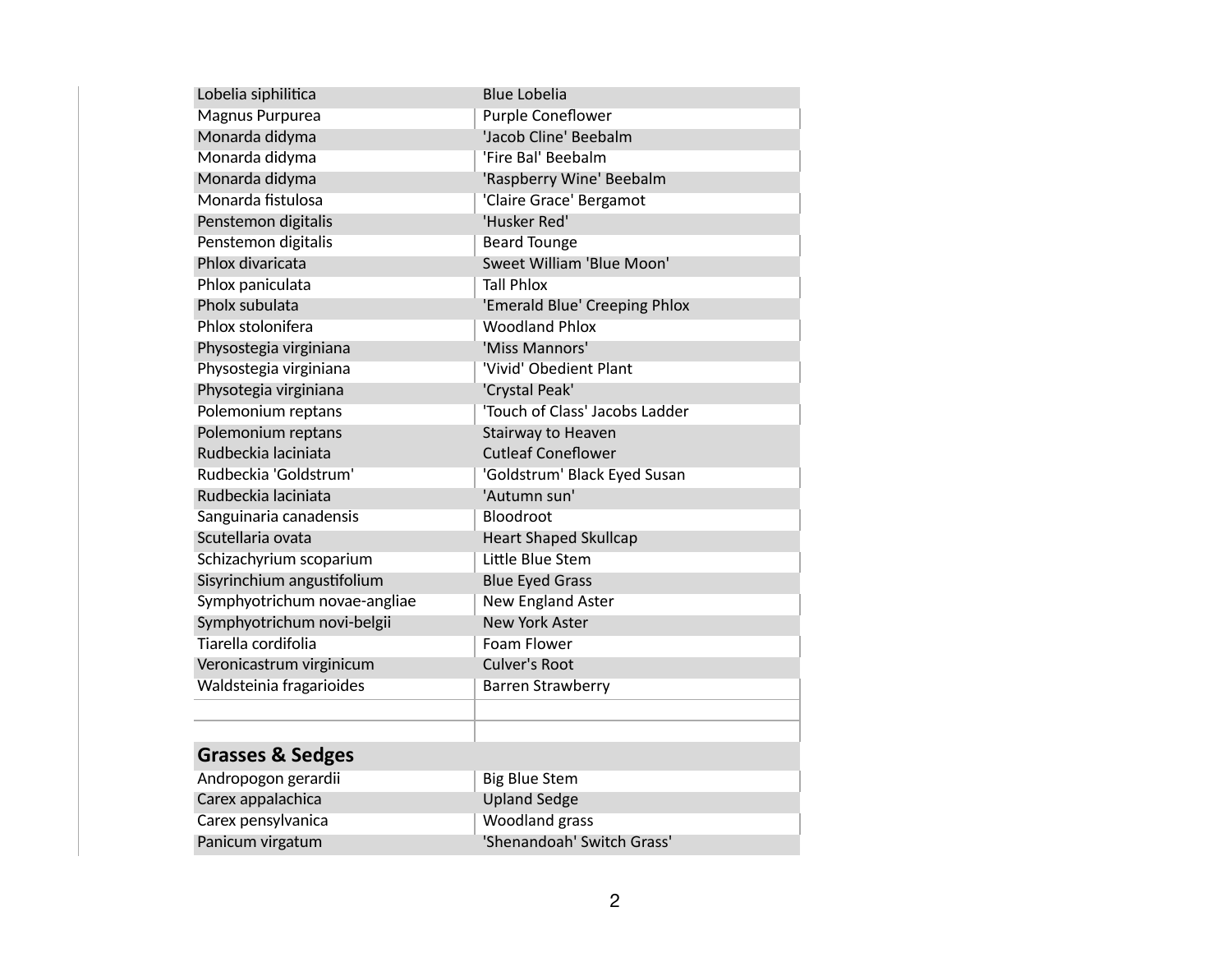| Panicum virgatum             | 'Heavy Metal'             |  |
|------------------------------|---------------------------|--|
| Panicum Virgatum             | 'Cloud Nine' Switch Grass |  |
| Schizachyrium scoparium      | Little Blue Stem          |  |
|                              |                           |  |
|                              |                           |  |
|                              |                           |  |
| <b>Vines</b>                 |                           |  |
|                              |                           |  |
| Lonicera Sempervirens        | Magnifica Honeysuckle     |  |
| Parthenocissus quincquefolia | Virginia Creeper          |  |
|                              |                           |  |
| <b>Ferns</b>                 |                           |  |
| Athyrium filix-femina        | Lady Fern                 |  |
| Polystichum acrostichoides   | Christmas Fern            |  |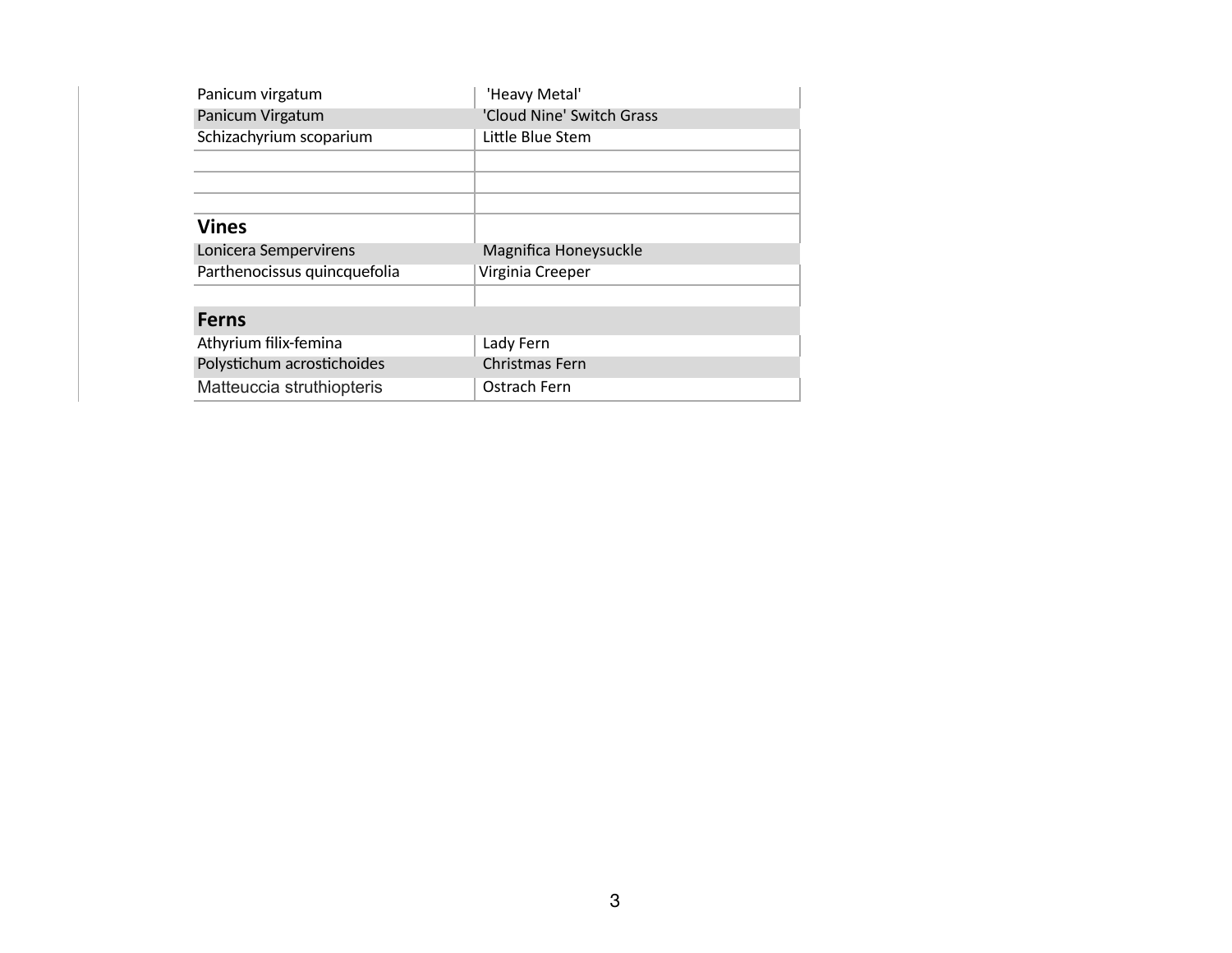| <b>SHRUBS</b>             |  |
|---------------------------|--|
| Latin                     |  |
|                           |  |
| Aronia arbutifolia        |  |
| Aronia melanocarpa        |  |
| Cephalanthus occidentalis |  |
| Clethera alnifolia        |  |
| Cornus alternifolia       |  |
| Cornus racemosa           |  |
| Cornus sericea            |  |
| Diervilla lonicera        |  |
| Forthergilla gardenii     |  |
| Galutheria procumbens     |  |
| Hamamelis virginiana      |  |
| Hydrangea arborescens     |  |
| Hydrangea quercifolia     |  |
| Ilex glabra               |  |
| Ilex verticillata         |  |
| Itea virginica            |  |
| Juniper communis          |  |
| Juniper horizontalis      |  |
| Juniper virginiana        |  |
| Kalmia latifolia          |  |
| Lindera benzoin           |  |
| Myrica pensylvanica       |  |
| Physocarpus opulifolius   |  |
| Potentilla fruticosa      |  |
| Rhus aromatica            |  |
| Rhus typhina              |  |
| Salix discolor            |  |
| Sambucas canadensis       |  |
| Thuja occidentalis        |  |
| Vaccinium corymbosum      |  |
| Yucca filamentosa         |  |
| Viburnum dentatum         |  |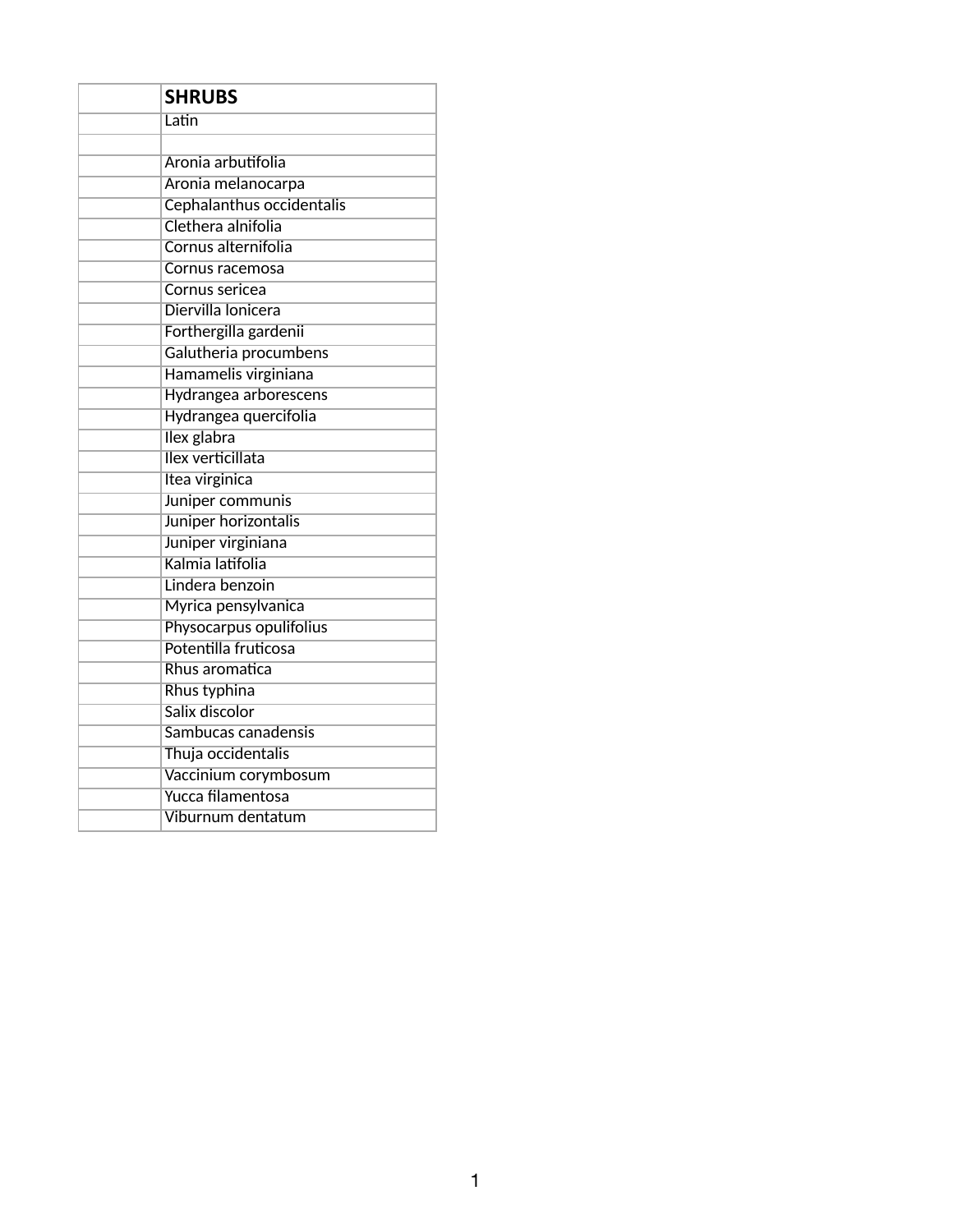| Common                             |
|------------------------------------|
|                                    |
| Chokeberry 'Brilliantissma'        |
| <b>Black Chokeberry</b>            |
| <b>Buttonbush</b>                  |
| Summersweet                        |
| Pagoda Dogwood                     |
| <b>Grey Dogwood</b>                |
| <b>Redtwig Dodwood</b>             |
| False Honeysuckle 'Cool Splash'    |
| <b>Witch Alder</b>                 |
| Wintergreen                        |
| <b>Witch Hazel</b>                 |
| Smooth Hydrangea 'Annabell'        |
| Oakleaf Hydrangea                  |
| <b>Dwarf Inkberry</b>              |
| Winterberry                        |
| Sweetspire 'Little Henry'          |
| Common Juniper 'Gold Cone'         |
| <b>Creeping Juniper 'Blue Rug'</b> |
| Eastern Redcedar 'Grey Owl'        |
| <b>Mountain Laurel</b>             |
| Spicebush                          |
| <b>Bayberry</b>                    |
| Ninebark 'Summer Wine'             |
| Cinquefoil ' Gold Drop'            |
| Fragrant Sumac 'Grow Low'          |
| <b>Staghorn Sumac 'Tiger Eyes'</b> |
| <b>Pussy Willow</b>                |
| Elderberry 'Lemon Lace'            |
| Eastern Arborvitae                 |
| <b>Blueberry Bush</b>              |
| <b>Adams Needle</b>                |
| Arrowood 'Blue Muffin'             |

ľ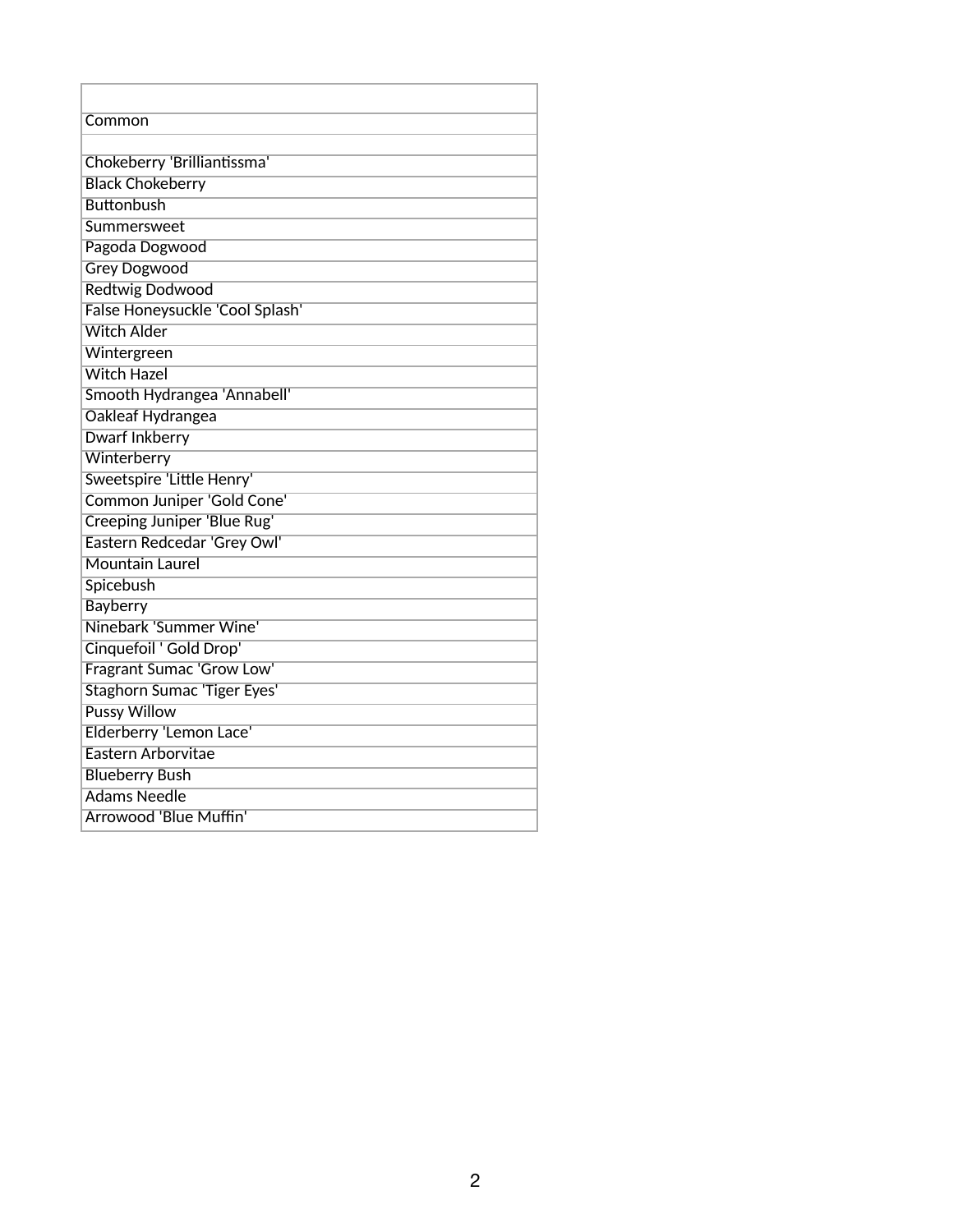## Black Walnut Tolerant Native Herbacous Plants

| Actaea racemosa               | <b>Black Snakeroot</b>              |  |
|-------------------------------|-------------------------------------|--|
| Andropogon gerardii           | <b>Big Blue Stem</b>                |  |
| Anemone canadensis            | Canada Anemone                      |  |
| Asclepias incarnata           | <b>Swamp Milkweed</b>               |  |
| Aster novi-belgii             | <b>Wood's Pink Aster</b>            |  |
| Baptisia australis            | <b>False Indigo</b>                 |  |
| Chelone glabra                | <b>White Turtle Head</b>            |  |
| Echinacea purpurea            | Purple Coneflower 'Magnus'          |  |
| Eutrochium purpureum          | Joe Pye Weed                        |  |
| Geranium maculatum            | <b>Wild Geranium</b>                |  |
| Helenium autumnale            | Sneezeweed                          |  |
| Iris versicolor               | <b>Northern Blue Flag</b>           |  |
| Lobelia cardinalis            | <b>Cardinal Flower</b>              |  |
| Lobelia siphilitica           | <b>Blue Lobelia</b>                 |  |
| <b>Magnus Purpurea</b>        | <b>Purple Coneflower</b>            |  |
| Monarda didyma                | <b>Jacob Cline</b>                  |  |
| Monarda didyma                | <b>Fire Ball</b>                    |  |
| Monarda didyma                | <b>Raspberry Wine</b>               |  |
| Monarda fistulosa             | <b>Claire Grace</b>                 |  |
| Penstemon digitalis           | <b>Husker Red</b>                   |  |
| Penstemon digitalis           | <b>Beard Tounge</b>                 |  |
| Phlox divartica               | <b>Sweet William Blue Moon</b>      |  |
| Phlox paniculata              | <b>Tall Phlox</b>                   |  |
| Pholx subulata                | <b>Emerald Blue Creeping Phlox</b>  |  |
| Phlox stolonifera             | <b>Woodland Phlox</b>               |  |
| Physotegia virginiana         | <b>Miss Mannors</b>                 |  |
| Physotegia virginiana         | <b>Vivid Obedient Plant</b>         |  |
| Physotegia virginiana         | <b>Crystal Peak</b>                 |  |
| Polemonium reptans            | <b>Touch of Class Jacobs Ladder</b> |  |
| Polemonium reptans            | Stairway to Heaven                  |  |
| Polygonatum biflorum          | Soloman's Seal                      |  |
| Rudbeckia lacinata            | <b>Cutleaf Coneflower</b>           |  |
| Rudbeckia 'Goldstrum'         | Goldstrum Black Eyed Susan          |  |
| Rudbeckia lacinata            | Autumn sun                          |  |
| Sanguinaria canadensis        | Bloodroot                           |  |
| Schizachyrium scoparium       | Little Blue Stem                    |  |
| Symphyotrichum novae-angeliae | <b>New England Aster</b>            |  |
| Symphyotrichum novae-belgii   | <b>New York Aster</b>               |  |
| Tiarella cordifolia           | <b>Foam Flower</b>                  |  |
| Veronicastrum virginicum      | <b>Culver's Root</b>                |  |
| Waldsteinia fragarioides      | <b>Barren Strawberry</b>            |  |
| Phlox divaricata              | <b>Sweet William Blue Moon</b>      |  |
| Phlox paniculata              | <b>Tall Phlox</b>                   |  |
| Pholx subulata                | <b>Emerald Blue Creeping Phlox</b>  |  |
|                               |                                     |  |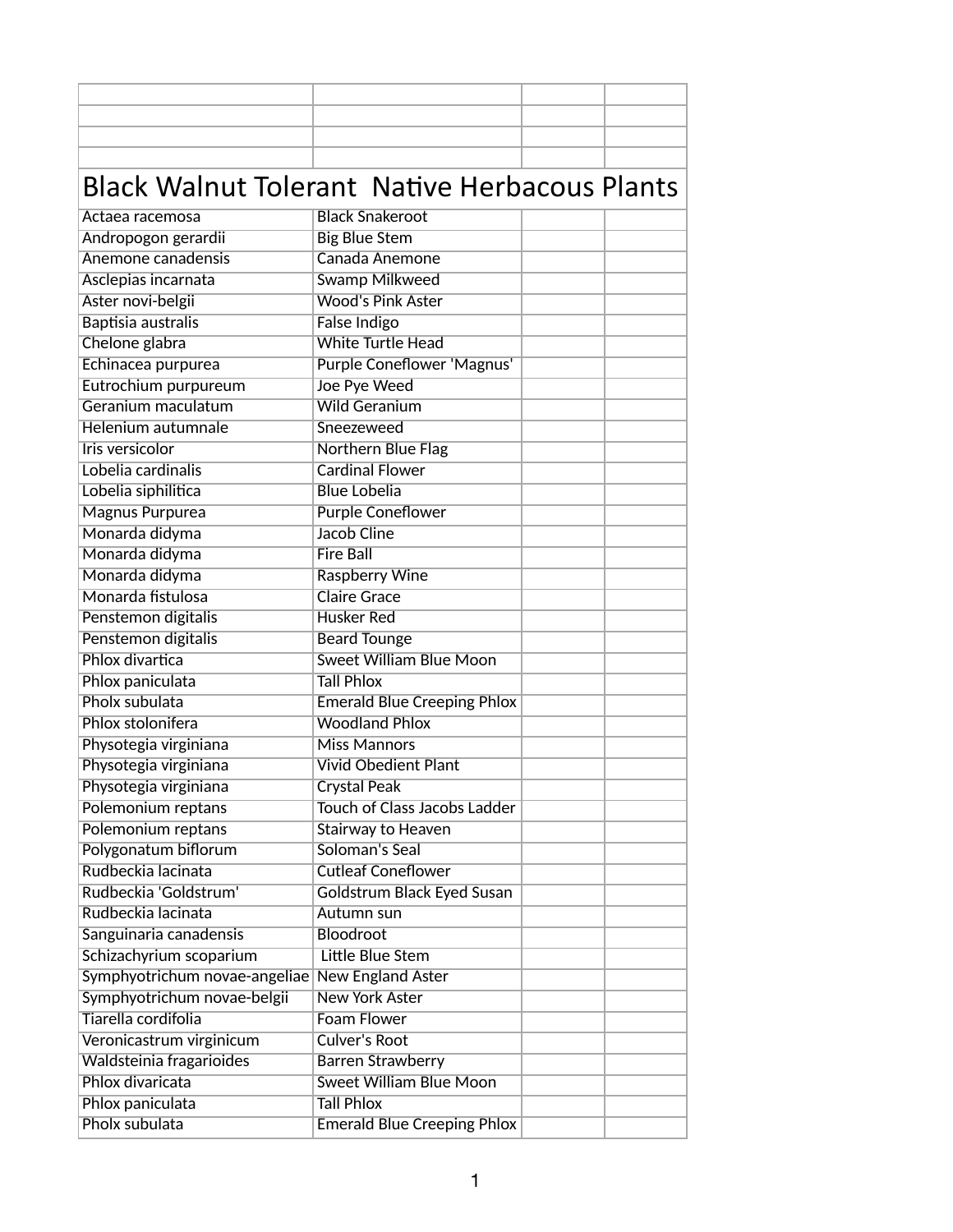| Phlox stolonifera            | <b>Woodland Phlox</b>               |  |  |
|------------------------------|-------------------------------------|--|--|
| Physostegia virginiana       | <b>Miss Mannors</b>                 |  |  |
| Physostegia virginiana       | <b>Vivid Obedient Plant</b>         |  |  |
| Physostegia virginiana       | <b>Crystal Peak</b>                 |  |  |
| Polemonium reptans           | <b>Touch of Class Jacobs Ladder</b> |  |  |
| Polemonium reptans           | Stairway to Heaven                  |  |  |
| Polygonatum variegatum       | Variegated Soloman's Seal           |  |  |
| Rudbeckia laciniata          | <b>Cutleaf Coneflower</b>           |  |  |
| Rudbeckia 'Goldstrum'        | Goldstrum Black Eyed Susan          |  |  |
| Rudbeckia laciniata          | Autumn sun                          |  |  |
| Sanguinaria canadensis       | Bloodroot                           |  |  |
| Schizachyrium scoparium      | Little Blue Stem                    |  |  |
| Symphyotrichum novae-angliae | <b>New England Aster</b>            |  |  |
| Symphyotrichum novi-belgii   | <b>New York Aster</b>               |  |  |
| Tiarella cordifolia          | <b>Foam Flower</b>                  |  |  |
| Veronicastrum virginicum     | <b>Culver's Root</b>                |  |  |
| Waldsteinia fragarioides     | <b>Barren Strawberry</b>            |  |  |
|                              |                                     |  |  |
|                              |                                     |  |  |
|                              |                                     |  |  |
| <b>Grasses &amp; Sedges</b>  |                                     |  |  |
| Andropogon gerardii          | <b>Big Blue Stem</b>                |  |  |
| Carex appalachica            | <b>Upland Sedge</b>                 |  |  |
| Carex pensylvanica           | <b>Woodland grass</b>               |  |  |
| Panicum virgatum             | Shenandoah Switch Grass             |  |  |
| Panicum virgatum             | <b>Heavy Metal</b>                  |  |  |
| Panicum Virgatum             | <b>Cloud Nine Switch Grass</b>      |  |  |
| Schizachyrium scoparium      | Little Blue Stem                    |  |  |
|                              |                                     |  |  |
|                              |                                     |  |  |
| <b>Vines</b>                 |                                     |  |  |
| Lonicera Sempervirens        | Magnifica Honeysuckle               |  |  |
| Celastrus scandens L.        | <b>Americian Bittersweet</b>        |  |  |
|                              |                                     |  |  |
| <b>Ferns</b>                 |                                     |  |  |
| Athyrium filix-femina        | Lady Fern                           |  |  |
| Polystichum acrostichoides   | Christmas Fern                      |  |  |
| Matteuccia struthiopteris    | <b>Ostrach Fern</b>                 |  |  |